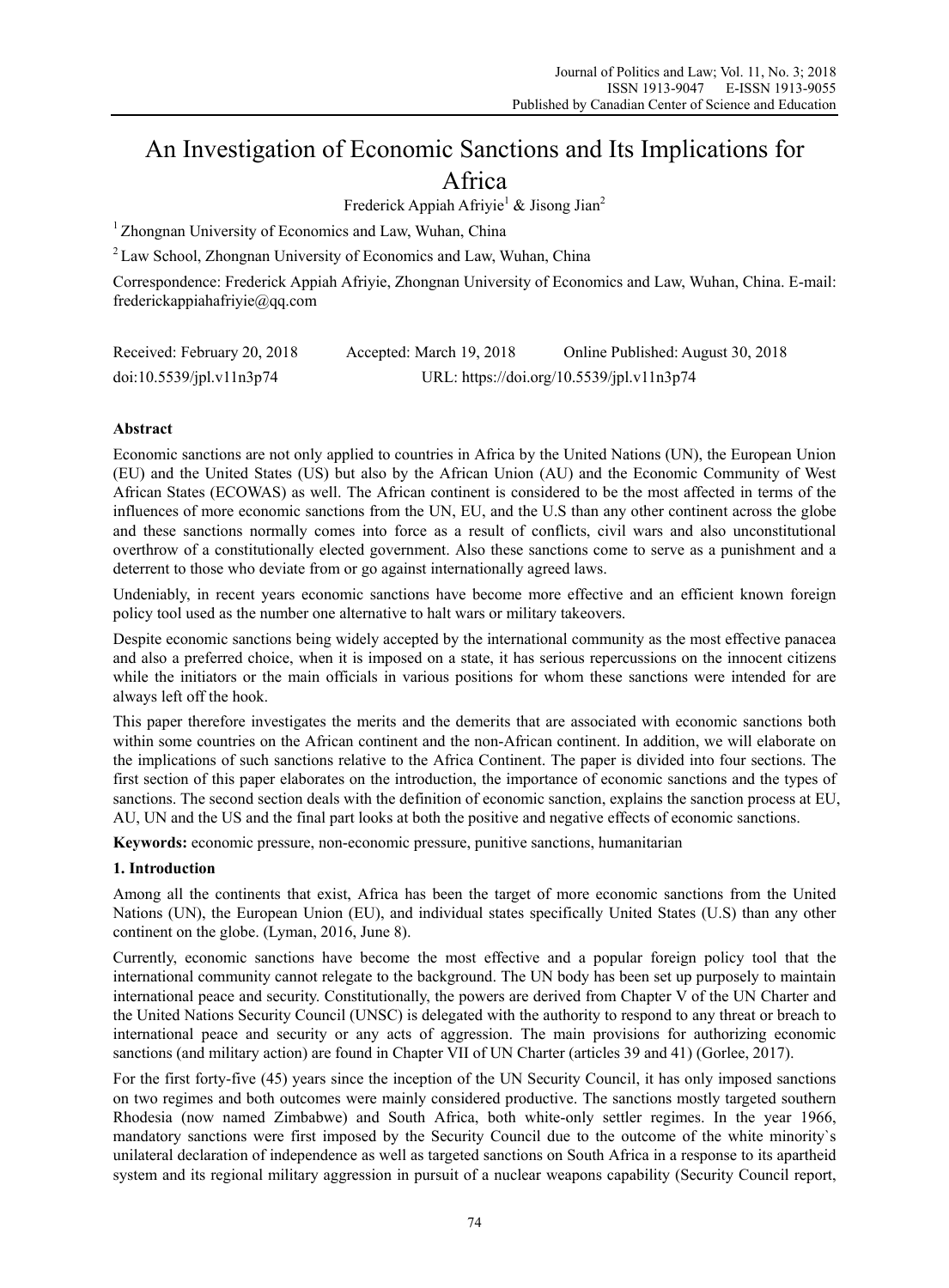#### 2013 & Paul, Global Policy Forum).

On the other hand, after the cold war formally came to a halt in December 1991 (Wikipedia, 2011, December 11), the African continent has consistently recorded the topmost sanctions, not only imposed by the UN, EU, and the US, but also by other recognized international bodies set up within the African continent such as the Africa Union and the Economic Community of West African States. A lot of countries on the African continent and few non-African countries that have suffered UN sanctions includes Somalia, Ethiopia, Eritrea, Rwanda from the eastern and Libya, Liberia, Cote D'Ivoire, Sierra Leone, Haiti, Yugoslavia, Iraq and North Korea.

The European Union is also another body that has been given the mandate to impose economic sanctions on its member states and also on states outside its boundaries. At present, EU sanctions to a certain extent have played a very paramount role in Africa and their goal has been on promoting human rights and support for democracy. There are roughly about 35 countries, terrorist organizations, and regimes experiencing EU sanctions.

AU constitutes Act Article 23 and 30 according to the African Union empowers the Union to carry out sanctions on it's member states and one known case was when Mali military leaders and armed rebels unlawfully seized power in the northern part of the country from the constitutionally elected government and as a result of this, sanctions were imposed on the military leaders and the armed rebels by the Union.

Finally, the United States is the only country on the globe that has exercised economic sanctions more than any other nation and mostly these sanctions are targeted at terrorist groups, human rights abusers, authoritarian or dictatorship regimes and also those engaging in nuclear proliferation. In addition, the Office of Foreign Assets Control (OFAC) is that branch of the US Department of the Treasury that fabricates and enforces the economic sanctions imposed by the United States.

#### *1.1 History of Economic Sanctions*

To commence with, economic sanctions have been used both by countries of the 20<sup>th</sup> century up to this present-day. According to Gary Hufbauer, Jeffery Schott, and Kimberly Elliot (hereafter HSE), before the emergence of the first world war 1, there were at least 13 well known economic sanction cases that existed and during the early 432BC, the most famous economic sanctions case occurred, and this happened when Pericles issued the "Megaran decree" restricting the entry of Megara`s products into Athenian markets and the subsequent denial of responsibility to lift the Athenian boycott of Magara trigger the Peloponnesian war (Thucydides, 1972).

Even though international bodies and Countries have exercised economic sanctions in one way or the other, it can be said that the U.S is one country that has unilaterally used it with or without assistance from other nations and no country across the globe can be compared to them in terms of its application on others. They have used it as a form of punishment on those who do not comply with the globally agreed laws and the U.S also considers it as a more powerful foreign policy tool to keep the world safe. This evidence was confirmed by Gary Clyde Hubauer and colleagues (2007) in their extensive study of over two hundred episodes of sanctions over the last century draw and they concluded that the United States have exercised economic sanctions far more than any other nation on the globe. From the time period between 1914 and 1968, there has been a total of 165 cases of economic sanctions initiated and out of these total, 115 cases included the United States, and of which 68 cases were solely U.S initiatives according to HSE (Hubauer, 1999).

## 1.1.1 Methodology of the Study

In order to completely fathom the positive and negative implications of economic sanctions both within the African continent and non-African continent, the research methodology adopted was conducted through a literary-based as well as a review of literature from existing researchers on economic sanctions, internet sources, books and reports on sanctions from international bodies was also incorporated. The study did not make use of any primary source of data. The data obtained were qualitatively analyzed in an objective manner so as to outline the positive and negative implications. As noted by (Burnham et al.., 2004, cited Morris 2009& Ayangbah & Sun 2016), the extensive range of data from distinct sources produces qualitative analysis and this allow a broad thorough analyses of a phenomenon. It offers a detailed and an in-depth elucidation of the subject under investigation in a more comprehensive manner.

## **2. Definition of Economic Sanctions**

Economic sanctions are the deliberate withdrawal of customary trade or financial relations (Hufbauer et al., 2007), ordered by a state, supra-national or international governmental organization (the 'sender') from any state, sub-state group, organization or individual (the 'target') in response to the political behavior of that target. According to Macallee N. Goldman (2016), when scholars talk about economic sanctions, it refers to comprehensive sanctions. The term "economic sanction" merely seeks to act as a broad category which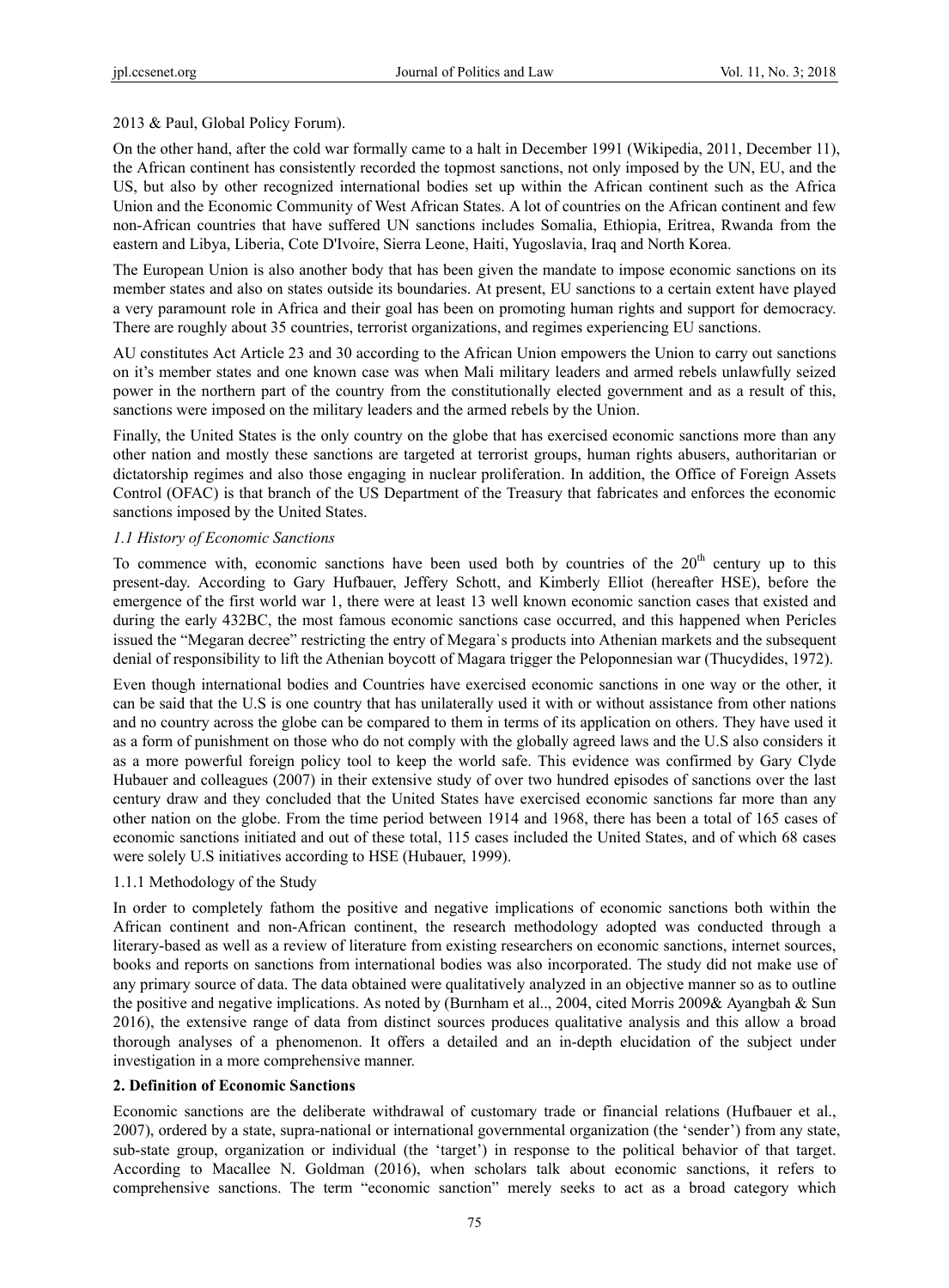encompasses all sanction types.

The following terms are considered paramount to any study of the subject: Firstly, economic sanctions may include the withdrawal of customary trade or financial relations in whole or in part.

Trade may perhaps be limited in its totality by rejecting all imports and exports. If all imports and exports are denied, then the sanctions, are known as 'comprehensive' sanctions.

The sender is the key author of the sanctions. It involves more than one state. Additional, one country usually (sender) takes the central role and commonly brings others into the fold either by unilaterally ordered by one state acting alone or ordered multilaterally through an international organization such as the United Nations, regional organizations and the European Union. (Hufbauer, Schott, and Elliott, 1986)

Target is the instant object of the sanctions episode and generally, which is exclusively single country. However, economic sanctions may be applicable to two or more countries. (Hufbauer, Schott, and Elliott 1986).

#### *2.1 The Importance's of Economic Sanctions*

The importance of economic sanction can be used to address the emerging threat to international peace and security which includes, firstly dissuading other countries from choosing an unlawful course of action. Secondly, Sanctions can be used to avert or halt the way to war. Thirdly, it can either be used to persuade a transformation in policy or to bring about a regime modification and lastly, it can be used to deter and punish those who break or go contrary to international norms.

#### **3. Types of Economic Sanctions**

**E**conomic sanctions can be grouped into financial sanctions, trade sanctions, and smart sanctions or targeted sanctions

## *3.1 Trade Sanction*

Trade sanctions are a restriction placed on either a country`s import or export and this is usually enforced by the international community if they seek to effect political changes. South Africa, Zimbabwe (Rhodesia) and Iraq are concrete evidences of countries that have suffered trade sanctions in the hands of the international community. (Gono, 2006, January 24)

## 3.1.1 Financial Sanctions

Financial sanctions are restrictive measures that obstruct financial flows such as aid, short and long-term loans, as a result reducing foreign exchange flows to the target. (Gono, 2006). A well-known case was when financial sanctions were imposed on the two sons of the Lord's Resistance Army (LRA) rebel leader Joseph Kony by the Treasury of US and this sanction involved freezing all assets belonging to the two sons in the US (VOA News, 2016, August 23).

#### 3.1.2 "Targeted Sanction "or "Smart Sanction"

"Targeted Sanctions" or "Smart sanctions" is intended to concentrate on certain groups or individuals in the target country with the aim of having a direct impact on these groups as stated by (Hufbauer and Oegg 2000). The case of Pinochet and Bosnian war crimes trial has made the concept of targeted sanctions clearer and meaningful.

## **4. Ways in Which Economic Sanctions Are Implemented**

**A**ccording to Maurits Gorlee, economic sanctions can be implemented in three different ways unilateral sanction, multilateral sanctions or universal supranational sanctions.

## *4.1 Unilateral Sanctions*

Unilateral sanctions are when one state takes economic measures to force a change in the policy of another state without the authorization from the United Nations Security Council.

## 4.1.1 Multilateral Sanctions

Multilateral sanctions include a group of countries taking part in the sanctions with or without the authorization from the United Nations Security Council with the aim of leading to a total block out.

## 4.1.2 Universal Supranational Sanctions

Universal supranational sanctions occur when the international community has been granted full authorization from the United Nations Security Council.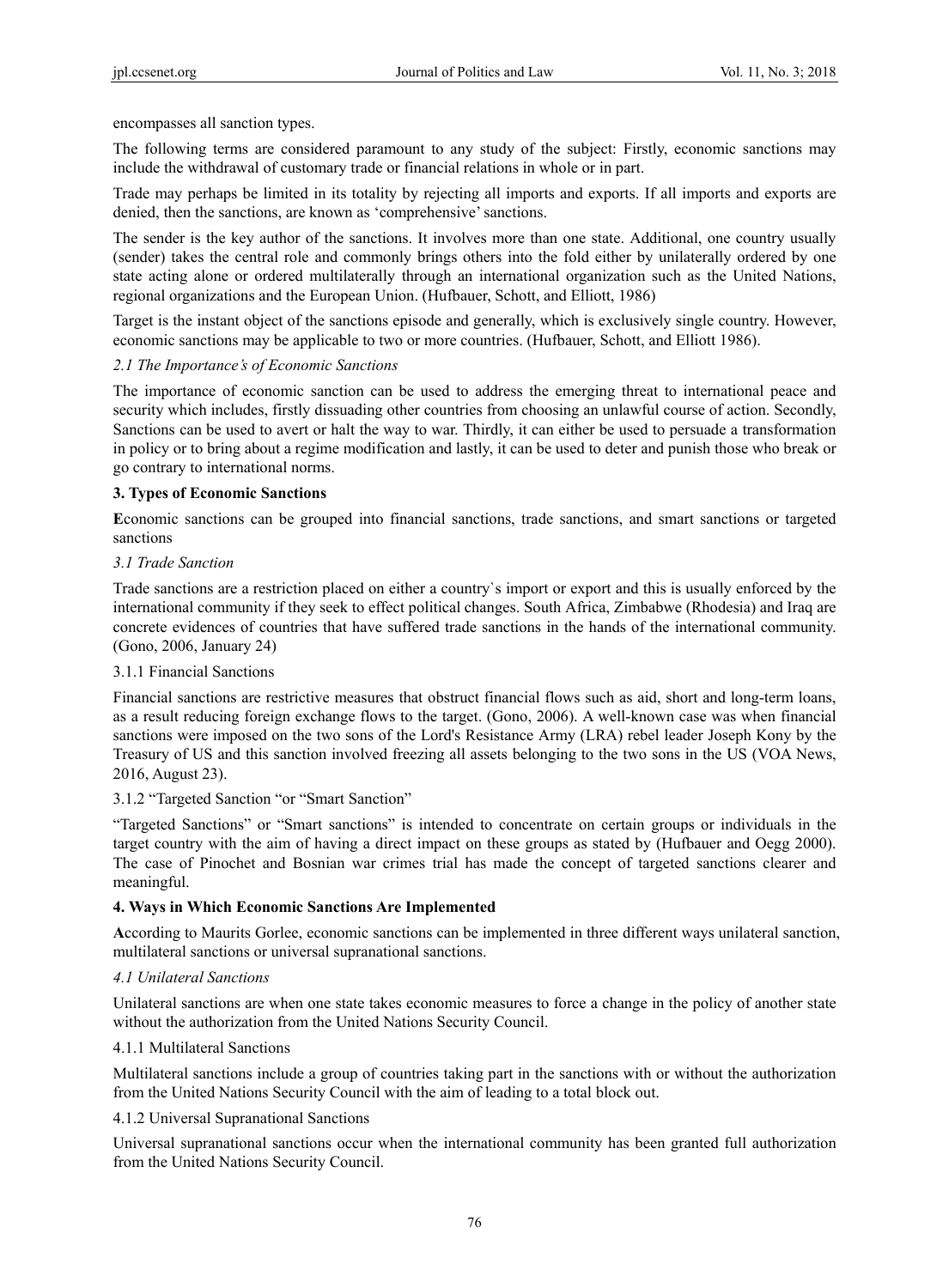## **5. Sanctions Procedure at the United Nations (UN), European Union (EU), Africa Union (AU) and United States (US**).

## *5.1 Sanction Procedure at UN*

The UN body is set up with the main objective of managing the crisis that threatens global peace and security. The UN foundation for Sanctions under international law derived from Chapter VII of the UN Charter, and particularly, Article 41, which authorizes the Security Council to impose sanctions states that "the security council may call on member states to apply measures not involving the use of armed force to give effects to its decision". These mechanisms are sanctions and they are there to empower international law. Sanctions have the ability to be a paramount and effective tool and have yielded positively for some in terms of results according to (Paul, 1997 & Global Policy Forum).Whenever a country is imposed with economic sanctions, the Security Council establishes a sanctioning committee to monitor and supervise the fifteen (15)-member body with the Security Council by majority vote. However, any negative cast vote of the five (5) permanent members including the US, China, Russia, Britain, and France on any resolution or decision would not be approved. All the five predominant members have their right of veto at some point or another.

## 5.1.1 Sanction Procedure at AU

The Africa Union is a body set up by the 55 states on the continent. It has the power to enforce sanctions on any member states that deviates from the agreed laws. Constitutionally, the union derives its powers from African Union Constitute Act of article 23 and there are three separate provisions in the Constitute Act that deals with sanctions. The first provision is Article 23(1) which empowers the Assembly to determine the sanctions to be imposed on any member state defaulting in the payment of its contributions to the Union budget (AU Constitute Act, Article 23 (1). The Second provision is article 23(2) which specifies that any failure to comply with AU decisions and policies may be subjected to further sanctions, such as the denial of transport and communications links with fellow members, and this on the other hand empowers the Assembly to determine the imposition of any other measures of a political and economic nature (AU Constitute Act, Article 23(2) Finally, Governments which shall come to power through unconstitutional means shall not be allowed to participate in the activities of the Union. (AU Constitute Act 30).

## 5.1.2 Sanction Procedure at EU

The EU is a body set up as a political and an economic union consisting of a 28 member states. The council of the EU imposes EU economic sanctions through a Common Foreign and Security Policy (CFSP) decision adopted by the member states consensus decision. EU sanctions transforms into two forms. The Chapter VII of the UN charter explicitly elucidates that EU member states must by obligation enforce in the EU law the United Nations (UN) Security Council virtue of settlement or resolution. The Second is the free sanctions, which the EU upholds in the absence of external factors or in accumulation to the UN Sanctions. Conclusively, EU sanctions should give preference or attention to the right of the individual and basic emancipation, in specific due method and the franchise to an effective panacea, all of which are fortified by the EU Charter of fundamental rights under EU law. When EU sanctions are enforced, the EU rightfully bond the EU institutions and member states. (Article 51(1) of EU Charter of Fundamental Rights.

## 5.1.3 Sanction Procedure by the US.

The executive order is responsible for the release of sanctions and the President of the United States makes it valid through his signature. The foreign Asset Control as a subsidiary division of the Treasury Department has been delegated with power to enforce these control through national emergency powers most explicitly the legislation and the executive order. According to U.S foreign policy and national security goals, massive of economic trade function, foreign trade function and national security goals are the mainstream under the enforcement of OFAC. (US Department of the Treasury, 2018). In addition, departments including departments of state and the departments of commerce also play an integral role. The U.S sanctions are normally enforced against states that support terrorism, those involve in proliferation of nuclear, biological and chemical weapons and those that engage in the abuse of political and civil rights of others. The Majority of the U.S sanctions are taken unilaterally without the approval from the UN but sometimes they try to seek coordination with other states. The OFAC currently manages 29 programs sanctions in force and these sanctions run from a fathomable embargo in the case of North Korea to specific sanctions on specific industrial sectors or region within a country and this is in line with the case of Ukraine-Russia sanctions.

# **6. General Overview of Economic Sanction in Africa**

There is no doubt from the archives of history that the Africa continent has been the largest recipient of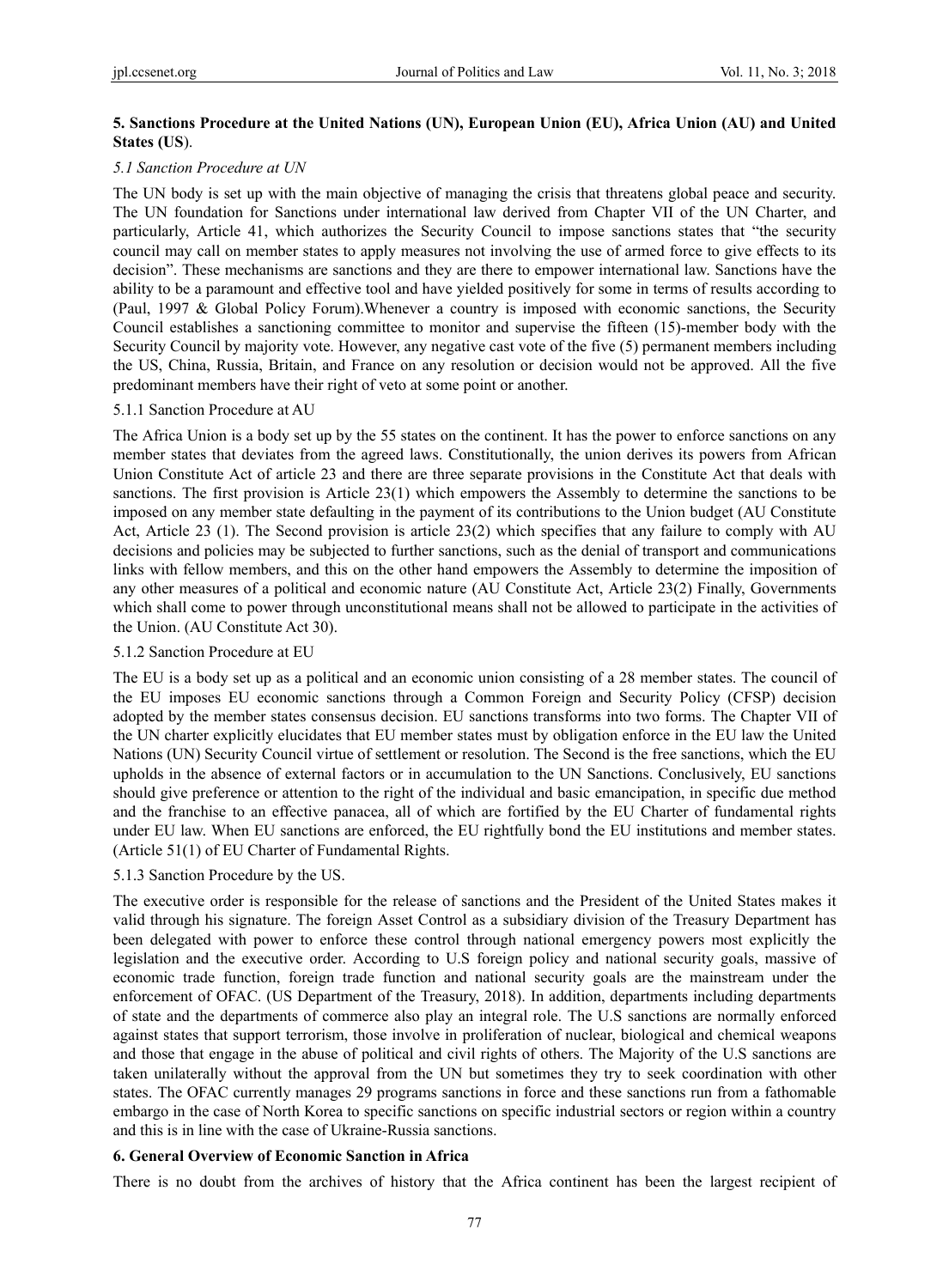economic sanctions more than any other continent on the globe and these sanctions against the continent were not only from the UN, EU, and the U.S but also involved AU and the ECOWAS. All these sanctions emerged an as the result of numerous conflicts and civil wars that have engulfed the continent through unconstitutional overthrow of constitutionally elected government and most of the UN, US, and the EU sanctions have been targeted at the Africa continents due to these activities. Historically on the continent of Africa, the only two inter-wars governments were designed among Eritrea and Somalia and also Ethiopia and Eritrea.

African Union also have imposed sanctions on its member states. The main aim of the AU is to aid in the prevention, management and the settlement of crisis on the continent. Any member states that goes contrary to the said norms or rules of the union is subjected to sanctions from the union. The African Union have applied 15 sanctions regimes against twelve states since the year 2001. Some of these countries comprises of Central African Republic, Comoros, Côte d'Ivoire, Egypt, Guinea-Bissau Guinea-Conakry, Libya, Madagascar, Mali, Mauritania, Niger and Togo. All these sanctions were as a result of an unconstitutional change in government.

The Economic Community of West Africa states which consist of 15 member states has been one body that has been very effective in imposing sanctions on its member states both in the past and the present. Most recent one was sanctions against Mali in 2012 and Cote d'Ivoire in 2010 and past ones that have equally experienced such sanctions include countries such Togo, Sierra Leone, Niger, Guinea- Bissau and Guinea Conakry. These occurrences were as a result of an unconstitutional change in government as reported by (Charron & Portela, 2015).

# **7. Analysis of the Positive and Negatives implications of Economic Sanctions on Africa by the Use of Sanction Mechanisms**

The outcome of any form of economic sanctions is often harmful to the sanctioned countries. Bureaucrats who have been part of the process in imposing sanctions acknowledge the fact that sanctions could have an adverse effect on the entire general public. In an editorial in the Annals of Internal Medicine, former U.S Secretary of States, Madeleine Albright, specified that ;When the United States or the United Nations enforces sanctions against a regime, it doesn`t aim to create pointless adversities for innocent people, particularly children, and infants. Good intentions, nevertheless, don`t automatically interpret into good results (Albright 2000).

Inferring from the above statement, it can be realized that no matter how sanctions are imposed there will always be both positive and negative repercussion on the target individual or the Country. Below are some of the effects of economic sanctions on pretentious countries both within the continent of Africa and outside the African continent using the five mechanisms such as economic pressure, non-economic pressure, denial of resources, sending of messages and punitive sanctions (Ellis, 2013).

# *7.1 Economic Pressure*

Firstly, economic pressure in the form of assets freezing, travels bans, arms embargoes, bans on the country timber and diamond that was initiated against Charles Taylor during the Liberian civil war helped in the collapse of Taylor `s regime. Even though other domestic and international factors also played a role, pressure from economic sanctions was considered to have played the central role in bringing lasting peace and security to the country. Master (2017, August, 7)

Secondly, similar pressure from economic sanctions assisted in the downfall of the regime of president Gbagbo of Cote d'Ivoire and this brought peace to the country. The pressures were mounted when he refused to accept the verdict of the people after losing the election to the opposition leader and this ultimately led to violence, loss of lives, as well as the breakdown of the country`s economy but peace was able to prevail again with the aid of pressure imposed through economic sanctions.

# 7.1.1 Economic Pressure and Non-Economic Pressure

Thirdly, the strong outcome of economic and non-economic pressure from the international community against the regime of the apartheid system aided in isolating South Africa from the rest of the world. The pressure from both isolation and South African business community persuaded the government under the presidency of F.W de Klerk to negotiate the peaceful and orderly transfer of power to the ANC through free voting in which entire people of all races took part on equal terms (House of Lords 2nd report of session, 2006-07)

# 7.1.2 Economic Pressure and Denial of Resources

Fourthly, the use of economic pressure and the denial of resources in the form of aid sanctions against Malawi by the United States and other nations enabled Malawi to modify its democratic standards and human rights situation in that country. Since Malawi was largely dependent on aid, aid sanction ushered the country into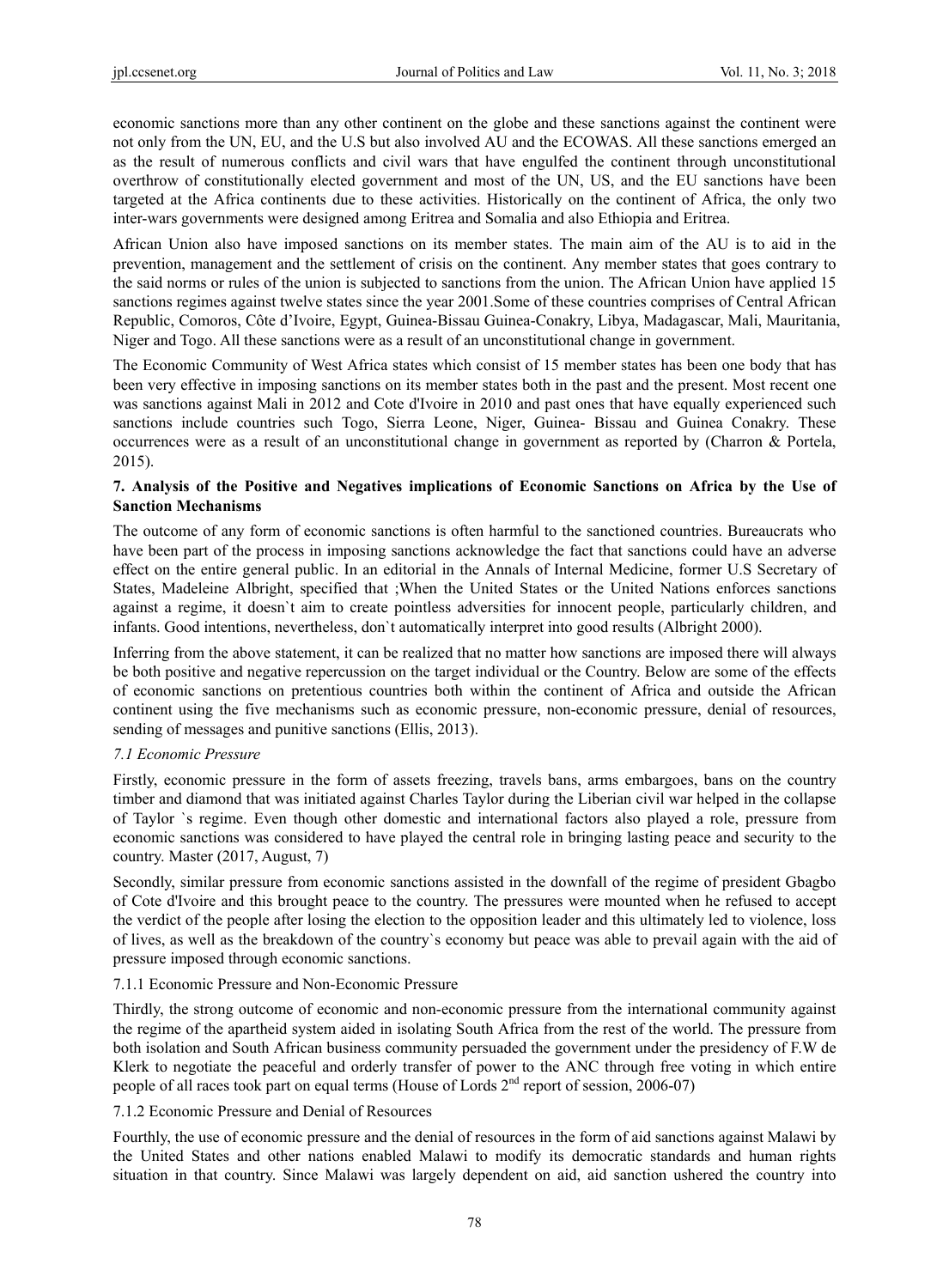democratization and this as a result aided the country to strengthen the demands of domestic opposition forces and the resultant effect was referendum and multi-party democracy been implemented.(Taylor,2014 April 28)

## 7.1.3 Economic Pressure and Sending Message

Furthermore, the economic sanctions imposed by South Africa on Lesotho aided in mounting pressure on Lesotho to make the deportation of the 60 ANC South African refugees back with links to the African National Congress and also pressure from economic sanctions enforced by the US against EI Salvador assisted in obstructing him from releasing the killers of US citizens. (Taylor, 2014, April 28)

Additional pressures from economic sanctions on Yugoslavia under the regime of President Milosevic brought him to the peace table and the outcome of these economic pressures persuaded the then president Slobodan Milosevic to bring the war to a halt for the greater good of Serbian citizens. It also led to the signing of Dayton peace accord in the late 1995 and without sanctions being a powerful tool in place, it would have seem very unlikely that Serbia would have considered the terms of Dayton accord. (Clinton, 1995).

## 7.1.4 Message Sending

Finally, the threatening messages of economic sanctions sent by the US and EU against Guatemala president Jorge Serrano who dissolved congress and wanted to rule by decree forced the business owners to coerce president Serrano out of power and installed a new Ramiro de Leon Carpio as the country new president (Taylor, 2014 )

## **8. Negative Implications of Economic Sanctions**

## *8.1 Punitive Sanctions*

The consequence of economic sanctions has caused severe harm and suffering to about 13 million Zimbabweans. It was even estimated that unemployment rate in 2009 was near to 95% which made it the highest in the world and poverty also skyrocketed to 75 percent. This attracted punitive sanctions from the international community as a result of controversial land reform program initiated in the year 2000 by the government of Mugabe`s that led to the squatters invading and seizing the majority of white-owned farms for the settlement of poor black farmers. These seizures were not peaceful because the effect was violent and multiple murder of white farmers (Gaffey, 2016)

In addition, the negative perception associated with economic sanctions has adversely impacted foreign direct investment to the affected countries. It has also created a bad reputation for the affected countries and that has also driven investors away from investing in the country. This is currently happening in Zimbabwe and causing harm to the population.

Furthermore, the population of Sudan was inflicted with harms and suffered international condemnation through economic sanctions imposed on them by the US. These sanctions have fabricated a deep gap in income distribution within the society of Sudan and the provinces of the country as well. These activities further encouraged the emergence of a shadow economy, which was likely exposed to a variety of illegal practices such smuggling, money laundering, tax invasion, arms trafficking, and corruption. Also, the punitive sanctions instigated by UNSC on Iraq caused much loss of lives. The consequences of the sanctions were catastrophic to the population, especially children. As stated by the researchers, the estimated death was between 670,000 and 880,000 and children under five were the most affected victims as an outcome of the impoverished conditions triggered by the economic sanctions. (Cashen, 2017 April 20)

Finally, economic sanctions imposed on North Korea both in the past and present have had a severe impact on the population as it is estimated that more than 70 percent of the populace remains food insecure, with just 20 percent of the nation's landscape serving as farmable land. Additionally, this punitive measures against the country has caused the relocation of some 300,000 North Koreans into eastern China in recent years in order to escape all these prolong years of drought, hardship, and famine**.** (Cashen, 2017). In addition, sanctions from the US and EU on Russia in 2014 till date by annexation Crimea have caused the relationship between US and EU to the lowest freezing point since the end of the cold war and this, as a result has hindered the development of the Russian economy and its negative impact also is being felt by the population as well (Wang, 2015).

## **9. Conclusion**

Deducing from the study, it can be recognized that economic sanctions imposed on Africa continent is not only from the United Nations, the European Union and the United States but also from the African Union and the Economic Community of West African States as well. The African continent has been the most receiving end of economic sanctions and the cause of these sanctions is as a result of conflicts, civil wars, overthrowing of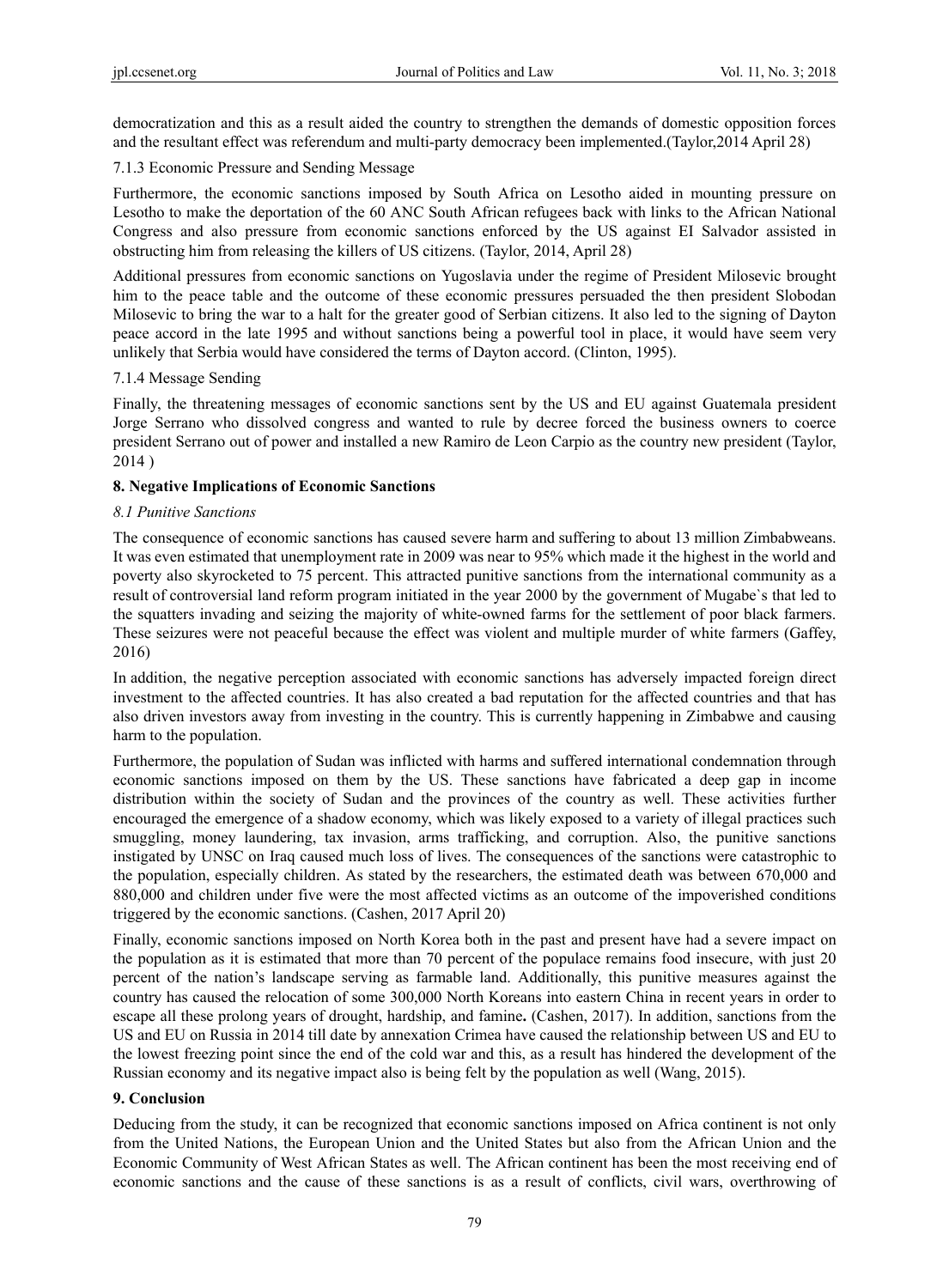constitutionally elected governments and also deviating from internationally agreed laws. Undeniably, economic sanctions have become universally acceptable foreign policy tools in international affairs and are also considered to be non-military alternatives to wars involving less risk and cost, whether it is human, financial or moral.

Despite being considered by many intellectuals as the best tool available at the moment, it can work effectively and efficiently if fully supported by the international community.

From the writers'perspective, economic sanctions have been helpful in maintaining global peace and security and even though there are some merits and demerits associated with economic sanctions, the conclusion that can be drawn is that, it has helped by bringing an end to conflicts and wars in many places across the globe especially on the continent of Africa as well as the collapsed of many unconstitutional regimes. Also sanctions have restrained recalcitrant leaders from further causing harm and atrocities to their citizens.

In our best and realistic opinion, we think the positive effects of economic sanctions far outweighs the negative effects and therefore, it has reliably made the continent more peaceful and stable as compared to the past.

## **References**

- Adam, T. (2014, April 28). *13 times that economic sanctions really worked.* Retrieved from https://www.washingtonpost.com/news/worldviews/wp/2014/04/28/13-times-that-economic-sanctions-reall y-worked/?utm\_term=.ee232d77b1f2
- Albright, M. K. (2000). Economic Sanctions and Public Health: A View from the Department of State. *Annals of Internal Medicine, 132*(2), 155-157. https://doi.org/10.7326/0003-4819-132-2-200001180-00012
- Barbara, C. (1995, Dec 11). Iraq Sanctions Kill Children, U.N. Reports.
- Bill Clinton. (1995). Dayton Accords International Agreement. Retrieved from https://www.britannica.com/event/Dayton-Accords
- Cable News Network (CNN) Library. (2017, May 4). Retrieved from www.cnn.com/2013/09/03/world/united-nations-security-council-fast-facts/index.html
- Conor, G. (2016). Zimbabwe president Robert Mugabe: we will not prosecute killers of white farmers.
- Denis, M. (2016, March 15). Sanctions and Embargoes: How are they different?
- Dina Esfandiary. (2013, December). Assessing the European Union`s sanctions policy: Iran as a case study.
- Elin Hellquist. (2014, January). Regional Organizations and Sanctions Against Members Explaining the Different Trajectories of the African Union, the League of Arab States, and the Association of Southeast Asian Nations.
- Elizabeth, E. (2013). The Ethics of Economic Sanctions.
- Emily, C. (2017, April 20). The impact of economic sanctions.
- EMPOPS. (2011, June 21). Literature review on the effect of targeted sanctions: implications for human rights and humanitarian services delivery in Libya.
- Gary Clyde Hufbauer and Barbara Oegg. (2000, February 23). *Targeted Sanctions: A Policy Alternative?* Retrieved from https://piie.com/commentary/speeches-papers/targeted-sanctions-policy-alternative
- Gary Clyde Hufbauer. (1999, April 12-18). *"Trade as a Weapon," paper for the Fred J. Hansen Institute for World Peace, San Diego State University, and World Peace.* Retrieved July 25, 2000, from http://www.iie.com/TESTMONY/gch9.htm
- Gary, C. H., Jeffery, J. S., & Kimberly, A. E. (1986). Economic in Support of foreign policy Goals.
- Gideon Gono. (2006, Jan 24). Impact of economic sanctions-reserve bank of Zimbabwe.
- Global Policy Forum (GPF). (n.d.). Retrieved from https://www.globalpolicy.org/security-council/index-of-countries-on-the-security-council-agenda/angola.ht ml
- Hufbauer, G., Jeffrey, S., & Kimberly, A. E. (2007). *Economic Sanctions Reconsidered* (3rd ed.).
- Ioana, M. P. (2010, July). The Humanitarian Impact of Economic Sanctions.
- Jonathan, M. (2017, August 7). What are Economic Sanctions.
- Kenneth, R. (2015, January 5). Economic sanctions have a long and chequered history.
- Kimberly, A. E. (1999). Analyzing the effects of targeted Financial Sanctions.